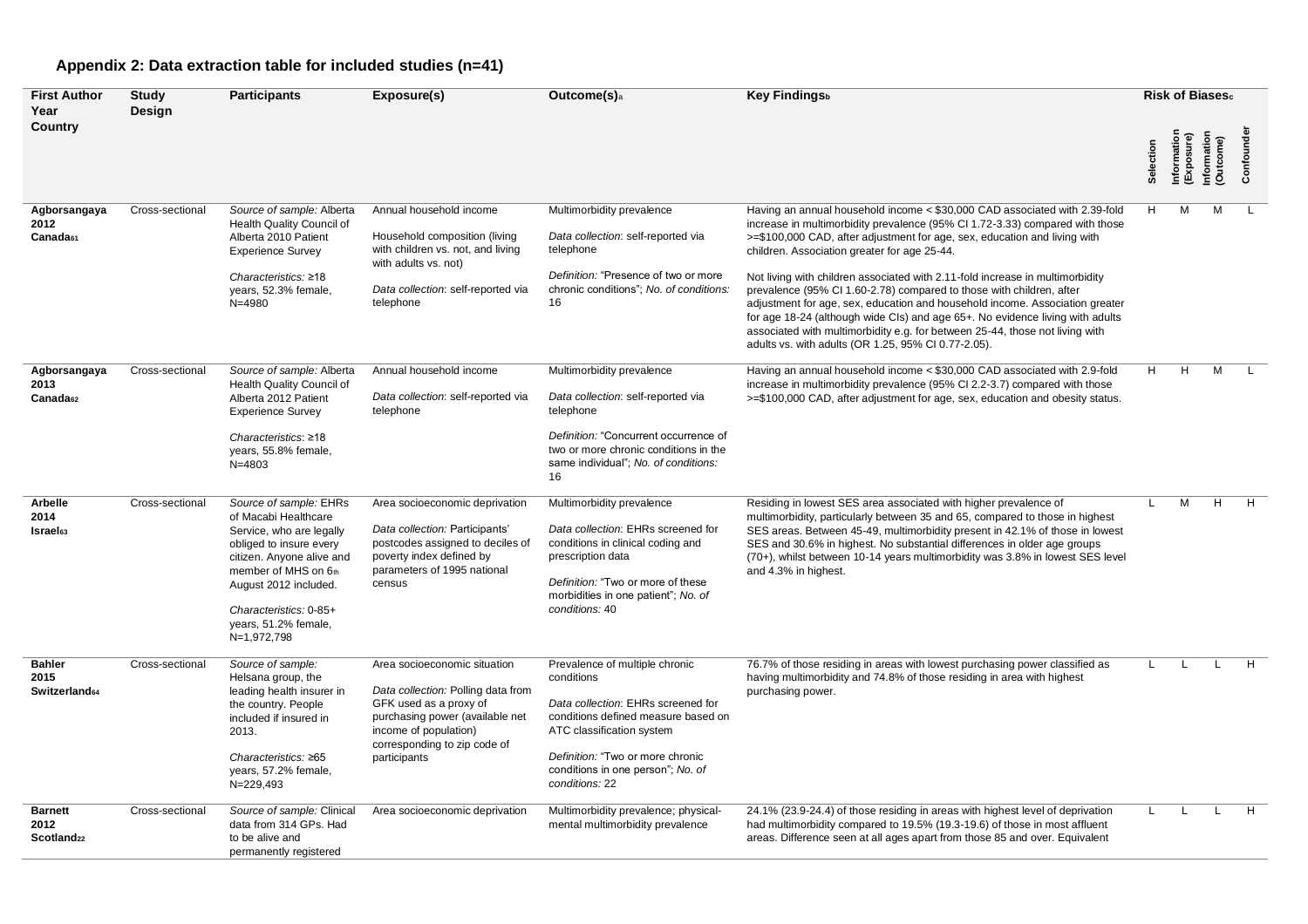|                                                |                         | with a participating<br>practice on 31st March<br>2007.<br>Characteristics: 0-85+<br>years, 50.5% female,<br>N=1,751,841                                                                                                                                                                              | Data collection: Carstairs deciles<br>assigned to area in which patient<br>lived                                                                              | Data collection: EHRs screened for<br>conditions defined using Read Codes<br>and prescription data<br>Definition: "Two or more morbidities<br>in one patient"; No. of conditions: 40                                                                                                         | prevalence of multimorbidity occurs 10-15 years earlier in most deprived vs.<br>most affluent areas.<br>11.0% (10.9-11.2) of those residing in areas with highest level of deprivation<br>had physical-mental multimorbidity compared to 5.9% (5.8-6.0) of those in<br>most affluent areas.                                                                                                                                                                                                                                                                                               |   |   |              |              |
|------------------------------------------------|-------------------------|-------------------------------------------------------------------------------------------------------------------------------------------------------------------------------------------------------------------------------------------------------------------------------------------------------|---------------------------------------------------------------------------------------------------------------------------------------------------------------|----------------------------------------------------------------------------------------------------------------------------------------------------------------------------------------------------------------------------------------------------------------------------------------------|-------------------------------------------------------------------------------------------------------------------------------------------------------------------------------------------------------------------------------------------------------------------------------------------------------------------------------------------------------------------------------------------------------------------------------------------------------------------------------------------------------------------------------------------------------------------------------------------|---|---|--------------|--------------|
| Cantarero-<br>Prieto 2018<br>Multi-country70   | Prospective<br>cohort   | Source of sample: 5<br>panel waves from Survey<br>on Health, Ageing and<br>Retirement in Europe.<br>Excluded individuals who<br>did not respond in<br>consecutive waves<br>Characteristics: ≥50<br>years, 56.3% female,<br>N=31,536                                                                   | Household composition (living<br>alone vs. not)<br>Rurality of household (definition<br>unclear)<br>Data collection: interviewed (no<br>further details)      | Prevalence of multiple chronic<br>conditions<br>Data collection: interviewed (no<br>further details)<br>Definition: "Three or more chronic<br>diseases": No. of conditions: 14                                                                                                               | Strong evidence that 20% higher odds of multimorbidity amongst those living<br>alone vs. those living with others (OR=1.20, 95% CI 1.04-1.39, P<.05).<br>Variables adjusted for unclear.<br>No evidence of an association between rurality of household and<br>multimorbidity prevalence (OR 0.92, 95% CI 0.93-1.03, P>0.1). Variables<br>adjusted for unclear.                                                                                                                                                                                                                           | U | U | M            | $\mathbf{U}$ |
| <b>Cassell</b><br>2018<br>England <sub>4</sub> | Retrospective<br>cohort | Source of sample: CPRD<br>database linked to<br>deprivation quintiles and<br>HES data. Included if up-<br>to-standard registration<br>data for at least 1 year<br>prior to (April 16) and<br>during study. Random<br>subsample included.<br>Characteristics: ≥18<br>years, 50.7% female,<br>N=403,985 | Area socioeconomic deprivation<br>Data collection: IMD quintiles<br>(year unclear) assigned to<br>patient postcodes                                           | Multimorbidity prevalence; physical-<br>mental multimorbidity prevalence<br>Data collection: EHRs screened for<br>conditions defined using Read Codes<br>and product codes. 4-year lookback.<br>Definition: "Two or more currently<br>active long-term conditions"; No. of<br>conditions: 36 | 30.0% (29.6-30.4) of those residing in areas with highest level of deprivation<br>had multimorbidity compared to 25.8% (25.5-26.0) of those in the most affluent<br>areas. Difference greater for middle aged individuals (between 45 and 74<br>years).<br>14.0% (13.7-14.2) of those residing in areas with highest level of deprivation<br>had physical-mental multimorbidity compared to 7.5% (7.2-7.7) of those in<br>most affluent areas. Difference greater for middle aged individuals (between<br>35 and 84 years).                                                               | H | L | $\mathbf{L}$ | H            |
| Charlton<br>2013<br>England <sub>34</sub>      | Prospective<br>cohort   | Source of sample: CPRD<br>database linked to<br>deprivation quintiles.<br>Patients with complete<br>data on deprivation<br>included and followed up<br>from 1 Jan 05 - 30 April<br>12.<br>Characteristics: $\geq 30$<br>years, 50% female,<br>N=282,887                                               | Area socioeconomic deprivation<br>Data collection: IMD quintiles<br>(2010) assigned to patient<br>postcode                                                    | Incidence of multiple morbidity;<br>prevalence of depression at different<br>levels of morbidity<br>Data collection: EHRs screened for<br>presence of condition defined using<br><b>Read Codes</b><br>Definition: "Dual (2 conditions) and<br>triple (3) morbidity"; No. of conditions:<br>5 | Incidence of dual and triple morbidity associated with deprivation (e.g. highest<br>deprivation accounted for 26%, and lowest deprivation 16%, of dual condition<br>incidences, adjusted for age and sex). Relative risk of triple morbidity was 5.51<br>$(4.70-6.47)$ for most deprived quintile and $4.76$ $(3.81-5.96)$ for the least versus<br>those developing no conditions in the least deprived quintile.<br>Depression was associated with deprivation at all levels of multimorbidity.                                                                                          | H | L | M            | M            |
| Chung<br>2015<br>Hong Kong <sub>65</sub>       | Cross-sectional         | Source of sample: Hong<br>Kong Government's<br><b>Thematic Household</b><br>Survey (Oct 11-Jan 12)<br>Characteristics: ≥15<br>years, 52.2% female,<br>N=25,780                                                                                                                                        | Monthly household income<br>Household tenure<br>Data collection: self-reported<br>using structured questionnaires<br>given in face-to-face home<br>interviews | Multimorbidity prevalence<br>Data collection: self-reported using<br>structured questionnaires given in<br>face-to-face home interviews<br>Definition: "Two or more chronic<br>health conditions"; No. of conditions:<br>46                                                                  | Reporting an income of <4,000HKD associated with 52% increased odds of<br>multimorbidity versus reporting income of >40,000HKD (OR 1.52, 95% CI<br>1.39-1.66, P<.001) after adjusting for demographics, education, housing and<br>employment status.<br>Compared to public (social) housing residents, homeowners, private renters<br>and those in subsidized housing had 17% (OR 1.17, 95% Cl 1.11-1.24,<br>P=0.003), 19% (OR 1.19, 95% CI 1.09-1.29, P=0.041) and 11% (OR 1.11,<br>95% CI 1.05-1.18, P=0.070) higher odds of multimorbidity, respectively, in<br>multivariate analyses. | H | M | M            | $\Box$       |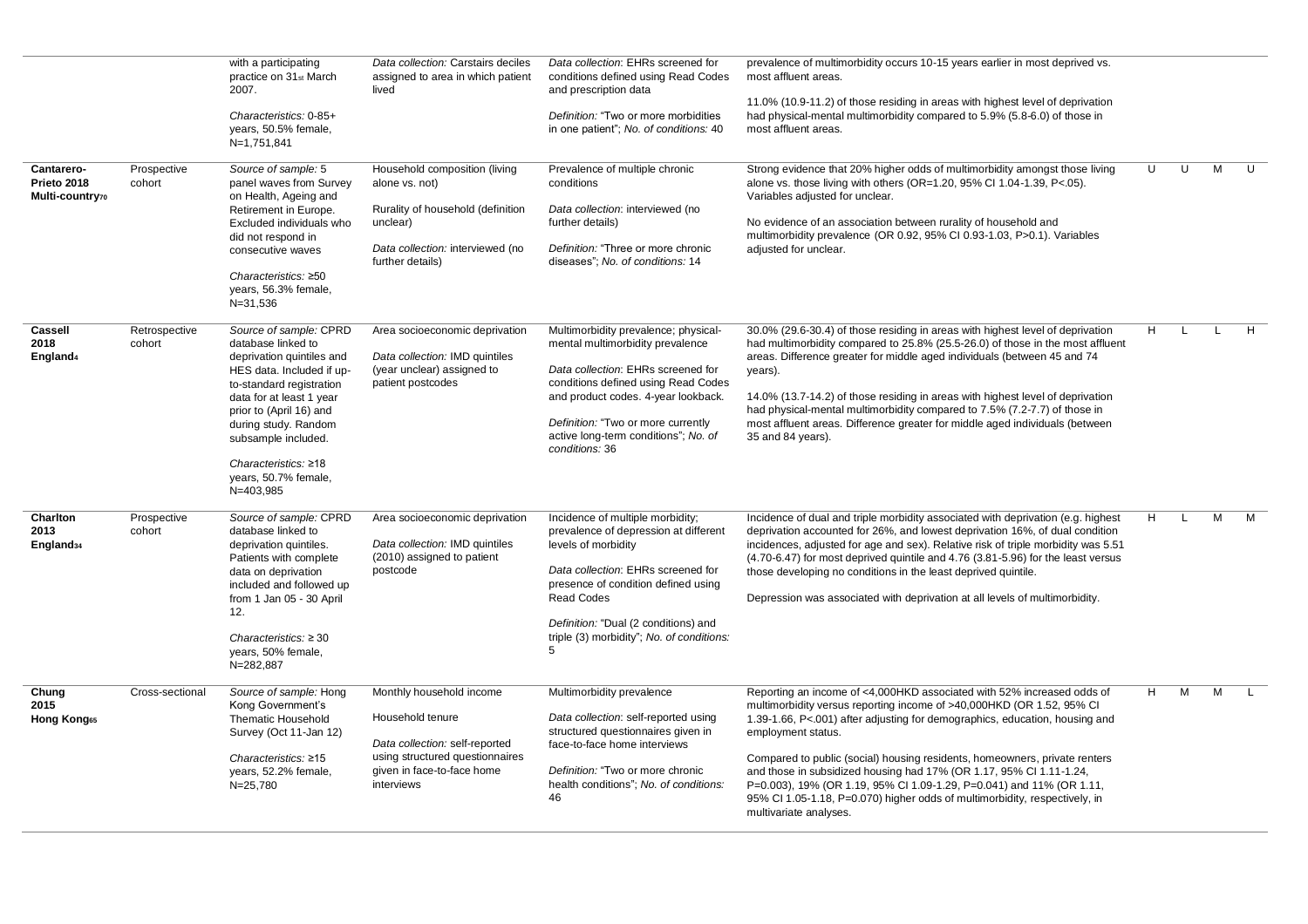| Foguet-Boreu<br>2014<br>Spain <sub>36</sub>       | Cross-sectional         | Source of sample: EHRs<br>collected by The Catalan<br>Health Institute. 40% of<br>these meet the highest<br>quality criteria and a 2010<br>subsample of these used<br>Characteristics: ≥19<br>years, 50.7% female,<br>N=1,749,710 | Rurality of household<br>Data collection: Assigned to the<br>participants 'area of residence'<br>(rural if <10,000 inhabitants)<br>and/or population density <150<br>people/km2, otherwise urban) | Multimorbidity prevalence<br>Data collection: EHRs screened for<br>conditions for ICPC-2 codes<br>classified as chronic according to<br>O'Halloran criteria<br>Definition: "Coexistence of two or<br>more chronic diseases"; No. of<br>conditions: 146 diagnostic clusters | 47.6% of those living in rural areas classified as having multimorbidity and<br>46.6% of those not in rural areas. Differences in prevalence similar for women<br>and men. For example, ORs (95% CIs) for women and men (45-64 years)<br>were 0.80 (0.78-0.82) and 0.87 (0.85-0.89), respectively (P values<.001).<br>When stratified by age categories and adjusted for covariates, odds of<br>multimorbidity consistently lower for those living in rural locations versus not<br>across all age groups, although variables adjusted for unclear. Inequality in<br>multimorbidity prevalence with area rurality greater those 45 and over for men<br>and women. | U |   |    | $\mathbf{U}$ |
|---------------------------------------------------|-------------------------|-----------------------------------------------------------------------------------------------------------------------------------------------------------------------------------------------------------------------------------|---------------------------------------------------------------------------------------------------------------------------------------------------------------------------------------------------|----------------------------------------------------------------------------------------------------------------------------------------------------------------------------------------------------------------------------------------------------------------------------|-------------------------------------------------------------------------------------------------------------------------------------------------------------------------------------------------------------------------------------------------------------------------------------------------------------------------------------------------------------------------------------------------------------------------------------------------------------------------------------------------------------------------------------------------------------------------------------------------------------------------------------------------------------------|---|---|----|--------------|
| Hayek<br>2017<br><b>Israel</b> <sub>68</sub>      | Cross-sectional         | Source of sample: Israeli<br>National Health Interview<br>Survey (2014-2015)<br>Characteristics: ≥21<br>years, 49.6% female,<br>$N=4,325$                                                                                         | Monthly household income<br>Data collection: Self-reported via<br>questionnaire delivered via<br>phone                                                                                            | Prevalence of multiple chronic<br>conditions<br>Data collection: Self-reported over<br>telephone if physician diagnosed<br>them<br>Definition: "Two or more self-reported<br>physician-diagnosed conditions"; No.<br>of conditions: 10                                     | Strong evidence that the proportion of people with multiple chronic conditions<br>was 1.7 times higher amongst those with a monthly household income<br>$\leq$ \$2,000 than those with >\$4,000 (PRR 1.7, 95% CI 1.2-2.5, P=.005).<br>Variables adjusted for unclear.                                                                                                                                                                                                                                                                                                                                                                                             | U | H | H  | $\mathbf{U}$ |
| Henchoz<br>2019<br>Switzerland <sub>37</sub>      | Retrospective<br>cohort | Source of sample:<br>Lausanne cohort 65+<br>study - 3 samples of<br>population (04, 09 and<br>(14)<br>Characteristics: 65-70<br>years, 58% female,<br>$N=4,055$                                                                   | Family economic environment<br>(in childhood)<br>Household composition (living<br>alone vs. not)<br>Data collection: Self-reported in<br>baseline questionnaire                                   | Multimorbidity prevalence<br>Data collection: Self-reported using<br>questionnaire (at 2-year follow-up)<br>Definition: "Co-occurrence of two or<br>more medical conditions"; No. of<br>conditions: 13                                                                     | No association between family economic environment in childhood and<br>multimorbidity in older age (OR=0.94, 95% CI 0.74-1.19) after adjustment for<br>sex, cohort, socioeconomic status, behaviours, other stressful events in<br>childhood and in adulthood.<br>Strong evidence of an association between household composition and<br>multimorbidity in univariate analyses (P<.001). 31.4% of those living alone<br>classified as having multimorbidity and 24.7% of those living with others.                                                                                                                                                                | U | M | M  | M            |
| <b>Humphreys</b><br>2018<br>England <sub>38</sub> | Prospective<br>cohort   | Source of sample:<br>Hertfordshire Cohort<br>Study, participants linked<br>to birth records<br>Characteristics: 64-68<br>years, 49% female,<br>$N=1,979$                                                                          | Paternal social class (at birth)<br>Data collection: Nurse-<br>administered questionnaires<br>given during home visit at birth                                                                    | Multimorbidity count<br>Data collection: Follow-up postal<br>questionnaire asked for disease<br>information<br>Definition: "Total number of multi-<br>morbid conditions"; No. of conditions:<br>10                                                                         | No association found between paternal social class at birth and multimorbidity<br>count at follow-up after adjusting for baseline age, gender, health behaviours,<br>time in cohort and year of recruitment (OR 1.15, 95% CI 0.93, 1.43, P>0.01).                                                                                                                                                                                                                                                                                                                                                                                                                 | H |   | H. |              |
| Johnson-<br>Lawrence<br>2017<br>USA <sub>69</sub> | Cross-sectional         | Source of sample:<br>National Health Interview<br>Surveys (02-14). Those<br>with education<br>information and on or<br>more chronic conditions<br>included.<br>Characteristics: 30-64<br>years, % female N/A,<br>N=115,097        | Household income<br>Household tenure<br>Data collection: Self-reported in<br>face-to-face interview                                                                                               | Multimorbidity prevalence<br>Data collection: Self-reported in face-<br>to-face interview<br>Definition: "Two or more conditions";<br>No. of conditions: 9                                                                                                                 | Odds of multimorbidity increased by 45% amongst those in the bottom tertile of<br>household income versus the highest tertile (OR 1.45, 95% 1.38-1.53) after<br>adjusting for age, gender, ethnicity, education, interview year, region of<br>residence, marital status, last doctor visit, employment and home ownership.<br>Those who rent their properties had 19% higher odds of multimorbidity<br>compared to homeowners (OR 1.19, 95% CI 1.15-1.24) in multivariable<br>analyses.                                                                                                                                                                           | U | M | н  |              |
| Johnston<br>2019<br>Scotland <sub>72</sub>        | Prospective<br>cohort   | Source of sample:<br>Aberdeen Children of the<br>50s. a cohort of<br>individuals born in                                                                                                                                          | Paternal social class (at birth)<br>Data collection: Participants'<br>linked to birth records containing<br>paternal occupation, coded<br>using General Register Office's                         | Multimorbidity prevalence<br>Data collection: In postal<br>questionnaire, asked to list up to six<br>'long-term illnesses, health problems                                                                                                                                 | After adjustment for gender, educational attainment, cognition at age 7 and<br>school type, strong evidence paternal social class at birth associated with<br>multimorbidity in older age (P<.001). Compared to individuals who parents<br>were in skilled manual occupations, individuals whose parents were                                                                                                                                                                                                                                                                                                                                                     | м |   | H. | <b>L</b>     |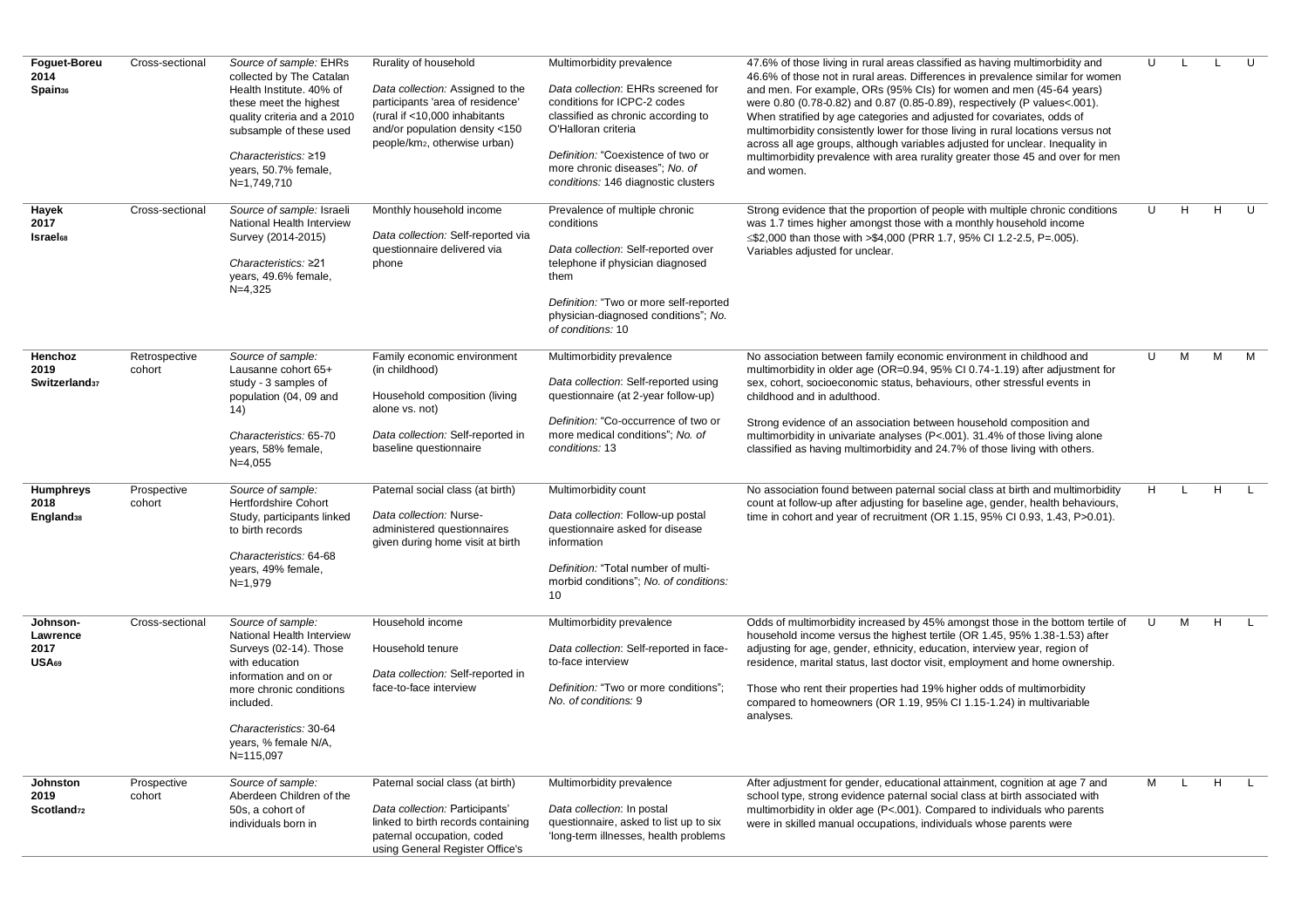|                                               |                            | Aberdeen between 1950                                                                                                                                                                                                                                                       | Occupational classification                                                                                                                                                                                             | or disabilities which limit (their) daily                                                                                                                                                                                                                                 | unemployed/disabled/dead or their occupation unknown had 74% higher odds                                                                                                                                                                                                                                                                                                                                                                                                                                                                                                                                                                                                               |              |   |   |    |
|-----------------------------------------------|----------------------------|-----------------------------------------------------------------------------------------------------------------------------------------------------------------------------------------------------------------------------------------------------------------------------|-------------------------------------------------------------------------------------------------------------------------------------------------------------------------------------------------------------------------|---------------------------------------------------------------------------------------------------------------------------------------------------------------------------------------------------------------------------------------------------------------------------|----------------------------------------------------------------------------------------------------------------------------------------------------------------------------------------------------------------------------------------------------------------------------------------------------------------------------------------------------------------------------------------------------------------------------------------------------------------------------------------------------------------------------------------------------------------------------------------------------------------------------------------------------------------------------------------|--------------|---|---|----|
|                                               |                            | and 56.                                                                                                                                                                                                                                                                     | (1950)                                                                                                                                                                                                                  | activities or work (they) can do'                                                                                                                                                                                                                                         | of multimorbidity (OR 1.74, 95% Cl 1.11-2.72).                                                                                                                                                                                                                                                                                                                                                                                                                                                                                                                                                                                                                                         |              |   |   |    |
|                                               |                            | Characteristics: age<br>range N/A, 52.3% female,<br>$N = 6,561$                                                                                                                                                                                                             |                                                                                                                                                                                                                         | Definition: "Two or more self-reported<br>conditions"; No. of conditions: N/A                                                                                                                                                                                             |                                                                                                                                                                                                                                                                                                                                                                                                                                                                                                                                                                                                                                                                                        |              |   |   |    |
| Katikireddi<br>2017<br>Scotland <sub>39</sub> | Prospective<br>cohort      | Source of sample: West<br>of Scotland Twenty-07<br>cohort, respondents from<br>3 cohorts born in early<br>1930s, 1950s and 1970s.<br>All cohorts and waves<br>used in analysis apart<br>from 1970s cohort.<br>Characteristics: 18-75<br>years, % female N/A,<br>$N = 3,466$ | Household income (equivalised)<br>Area socioeconomic deprivation<br>Data collection: Self-reported<br>income and weighted for no. and<br>age of residents; Carstairs<br>scores assigned to postcodes for<br>deprivation | Multimorbidity prevalence<br>Data collection: Self-reported<br>conditions in face-to-face interviews<br>for all waves apart from wave 3<br>(postal questionnaire)<br>Definition: "Two or more (or three or<br>more) of the relevant conditions"; No.<br>of conditions: 40 | Strong evidence found for higher odds of multimorbidity amongst those with<br>lowest level of household income compared to highest (OR 1.53, 95% CI 1.25-<br>1.87, P<.05). Adjusted for age, age <sub>2</sub> , age <sub>3</sub> , sex, cohort, prior multimorbidity,<br>time between waves and sex*cohort interaction.<br>Strong evidence found for higher odds of multimorbidity amongst those living<br>in the most deprived compared to the least deprived areas (OR 1.46, 95% CI<br>1.26-1.68, P<.05). Adjusted for same variables. Difference greater for those<br>between 50 and 70 years and relationship stronger when multimorbidity<br>defined as three or more conditions. | M            | M | M | L. |
| Κi<br>2017<br>Korea <sub>40</sub>             | Longitudinal<br>panel      | Source of sample: Korea<br><b>Health Panel Study</b><br>(2009-2011, 2nd-4th<br>waves)<br>Characteristics: ≥30<br>years, 53.7% female,<br>$N = 9,971$                                                                                                                        | Relative household poverty<br>Data collection: Self-reported<br>income (poverty = less than half<br>the median annual household<br>income, equivalised to account<br>for number of residents)                           | Number of diseases<br>Data collection: Self-reported in face-<br>to-face interview/computer assisted<br>interview. Checked using health<br>records.<br>Definition: N/A; No. of conditions: 66                                                                             | 33% of those classified as "poor" had $\geq$ 3 diseases compared to 12.6% of<br>"non-poor" participants (P<.001).                                                                                                                                                                                                                                                                                                                                                                                                                                                                                                                                                                      | $\mathbf{U}$ | H | M | H  |
| Laires<br>2018<br>Portugal <sub>41</sub>      | Cross-sectional            | Source of sample:<br>Portuguese National<br>Health Survey (2014)<br>Characteristics: 25-79<br>years, 56% female,<br>$N = 15, 196$                                                                                                                                           | Household income<br>Method of data collection: N/A                                                                                                                                                                      | Multimorbidity prevalence<br>Method of data collection: Self-<br>reported (no further details)<br>Definition: "Two or more of these self-<br>reported chronic conditions"; No. of<br>conditions: 13                                                                       | 51.2% of those with the lowest household income level were classified as<br>having multimorbidity and 32.7% of those with the highest household income<br>level.                                                                                                                                                                                                                                                                                                                                                                                                                                                                                                                       | L.           | H | м | H  |
| Lebenbaum<br>2018<br>Canada <sub>66</sub>     | Pooled cross-<br>sectional | Source of sample: Pooled<br>data from 96-97 National<br>Population Health Survey<br>and 05 and 12-13<br>Canadian Community<br><b>Health Surveys</b><br>Characteristics: ≥18<br>years, 49.8% female in<br>96-97, 49.7% in 05,<br>49.6% in 12-13,<br>N=288,300                | Household income (equivalised)<br>Household tenure<br>Rurality of household (definition<br>unclear)<br>Data collection: Self-reported via<br>computer questionnaire. Income<br>adjusted for no. in household.           | Multimorbidity prevalence<br>Data collection: Self-reported<br>conditions using computer assisted<br>interview methods<br>Definition: "At least two chronic<br>conditions"; No. of conditions: 10                                                                         | Participants with the highest income had 43% less odds of multimorbidity<br>compared to those with the lowest (OR 0.57, 95% CI 0.52-0.62, P<.001) after<br>adjusting for demographic, behavioural and socioeconomic variables.<br>Homeownership associated with 18% lower odds of multimorbidity (OR 0.82,<br>95% 0.78-0.87, P<.001) in multivariate analyses.<br>No evidence rurality associated with multimorbidity in multivariate analyses<br>(OR 0.98, 95% CI 0.93-1.02, P=0.323).                                                                                                                                                                                                | L.           | M | H |    |
| Li<br>2016<br>England <sub>42</sub>           | Cross-sectional            | Source of sample:<br>Baseline data from<br>Yorkshire Health Study.<br>Characteristics: 16-85<br>years, 56.3% female,<br>$N = 27,806$                                                                                                                                        | Area socioeconomic deprivation<br>Data collection: Quintiles of IMD<br>scores (2010) assigned to<br>participant postcodes                                                                                               | Multimorbidity prevalence<br>Data collection: Self-reported<br>conditions in questionnaire (postal or<br>online)                                                                                                                                                          | 45.7% of those residing in areas with the highest level of deprivation had<br>multimorbidity compared to 26.8% of those in the most affluent areas.                                                                                                                                                                                                                                                                                                                                                                                                                                                                                                                                    | M            | L | M | H  |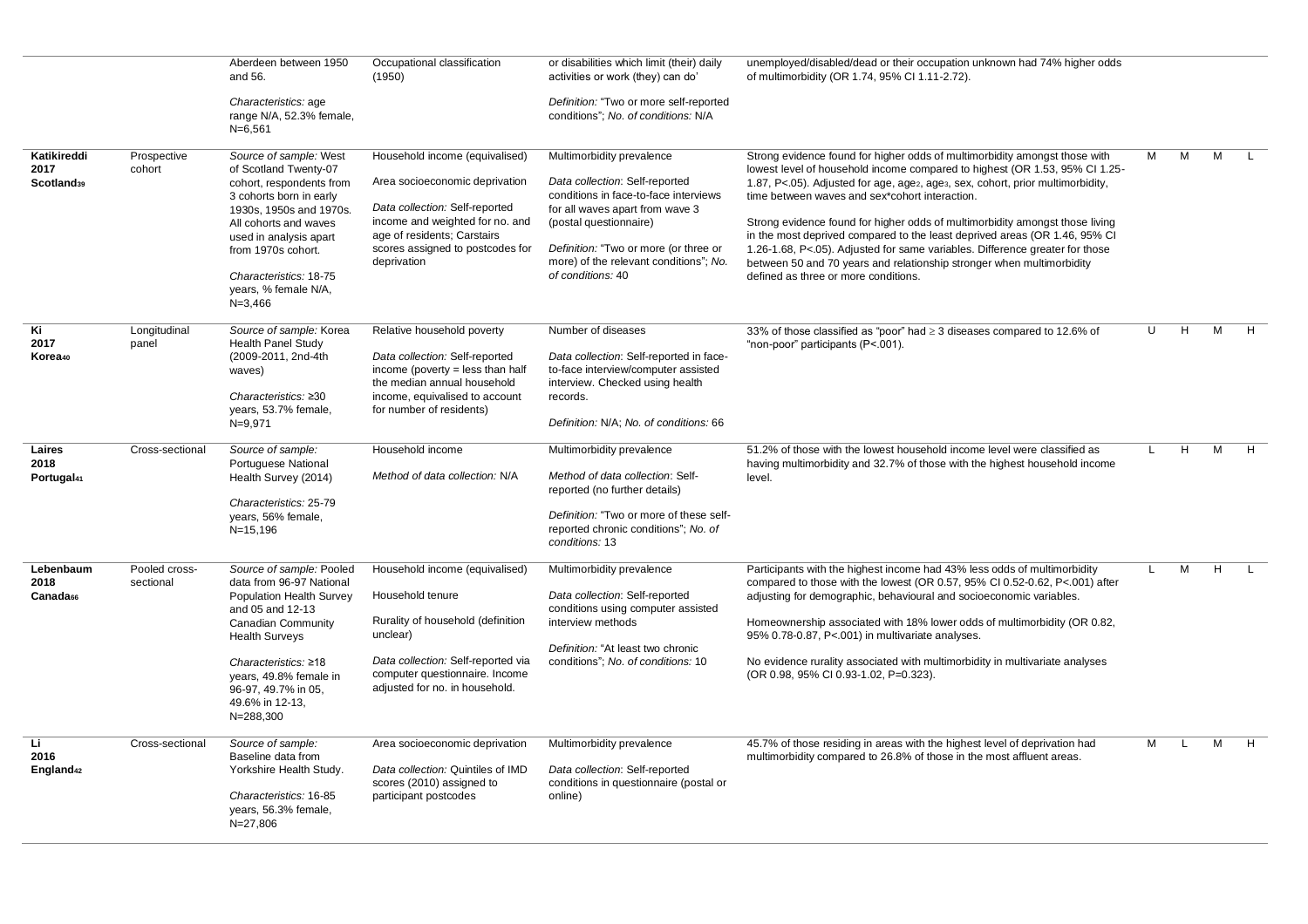|                                              |                                  |                                                                                                                                                                                                                                                                                               |                                                                                                                                                                                                                      | Definition: "At least two of the listed<br>conditions"; No. of conditions: 12<br>(plus 'other' category)                                                                                                                                                                                                                      |                                                                                                                                                                                                                                                                                                                                                                                                                                                                                                                                                                                                                                                                                                                                                                                                                      |              |              |              |   |
|----------------------------------------------|----------------------------------|-----------------------------------------------------------------------------------------------------------------------------------------------------------------------------------------------------------------------------------------------------------------------------------------------|----------------------------------------------------------------------------------------------------------------------------------------------------------------------------------------------------------------------|-------------------------------------------------------------------------------------------------------------------------------------------------------------------------------------------------------------------------------------------------------------------------------------------------------------------------------|----------------------------------------------------------------------------------------------------------------------------------------------------------------------------------------------------------------------------------------------------------------------------------------------------------------------------------------------------------------------------------------------------------------------------------------------------------------------------------------------------------------------------------------------------------------------------------------------------------------------------------------------------------------------------------------------------------------------------------------------------------------------------------------------------------------------|--------------|--------------|--------------|---|
| Lujic<br>2017<br>Australia <sub>43</sub>     | Retrospective<br>cohort          | Source of sample: Linked<br>data: 45 and Up Study - a<br>random sample from<br>Medicare data (05-09),<br><b>Pharmaceutical Benefits</b><br>Scheme - subsidised<br>prescriptions (05-11),<br>Hospital admissions data<br>$(00-13)$<br>Characteristics: ≥45<br>years, 55.7% female,<br>N=90,352 | Household income<br>Speaks language other than<br>English at home<br>Rurality of household (definition<br>unclear)<br>Data collection: Self-reported in<br>baseline questionnaire                                    | Multimorbidity prevalence<br>Data collection: Data obtained<br>differently depending on dataset.<br>Self-reported in 45 and Up, EHRs<br>screened in medication data for ICD-<br>10-AM codes and in hospital data for<br>ATC codes. 2-year lookback.<br>Definition: "Two or more chronic<br>conditions"; No. of conditions: 8  | Consistently lower odds of multimorbidity with higher income across datasets<br>e.g. 42% lower odds if income \$70k+ vs. <\$20k when self-reporting health<br>data (OR 0.58, 95% CI 0.52-0.66). Adjusted for age and sex.<br>Not speaking English associated with lower odds of multimorbidity in self-<br>report data (OR 0.80, 95% CI 0.76-0.84) and higher odds in<br>medication/hospital data (e.g. hospital: OR 1.32, 95%Cl 1.32-1.42). Adjusted<br>for age and sex.<br>Living in remote/very remote areas associated with increased odds of<br>multimorbidity versus living in a major city when health information was self-<br>reported (OR 1.14, 95% CI 1.03-1.26), obtained from medication data (OR<br>1.11, 95% CI 1.00-1.23) or hospital data (OR 1.28, 95% CI 1.08-1.53).<br>Adjusted for age and sex. | H            | M            | м            | M |
| McLean<br>2014<br>Scotland <sub>44</sub>     | Cross-sectional                  | Source of sample: Clinical<br>data from 314 GPs. Had<br>to be alive and<br>permanently registered<br>with practice on 31st<br>March 07.<br>Characteristics: ≥25<br>years, % female N/A,<br>N=1,272,685                                                                                        | Area socioeconomic deprivation<br>Data collection: Carstairs deciles<br>assigned to participant<br>postcodes                                                                                                         | Prevalence of physical-only<br>multimorbidity, physical-mental<br>multimorbidity, mental-only<br>multimorbidity<br>Data collection: EHRs screened for<br>presence of conditions defined using<br>Read Codes and prescription data<br>Definition: "Coexistence of two or<br>more chronic conditions"; No. of<br>conditions: 40 | 14.9% of those living in most deprived areas had physical-only multimorbidity<br>compared to 16.8% of those in the least deprived.<br>2.0% of those living in most deprived areas had mental-only multimorbidity<br>compared to 0.7% of those in the least deprived. Differences greater for ages<br>25-54, prevalence similar ≥65 years.<br>17.0% of those living in most deprived areas had physical-mental<br>multimorbidity compared to 9.0% of those in the least deprived. Differences<br>seen in all age groups <75 years.                                                                                                                                                                                                                                                                                    |              |              |              | H |
| <b>Melis</b><br>2014<br>Sweden <sub>45</sub> | Prospective<br>cohort            | Source of sample:<br>Kungsholmen Project (91-<br>93). Included those living<br>independently and with<br>no multimorbidity.<br>Characteristics: ≥75<br>years, % female N/A,<br>$N = 390$                                                                                                      | Household composition (living<br>alone vs. living with others)<br>Data collection: Self-reported in<br>baseline social interview via<br>standardised protocol                                                        | Multimorbidity incidence<br>Data collection: Physicians<br>determined conditions using medical<br>history, inpatient registry and clinical<br>examination<br>Definition: "Co-occurrence of two or<br>more chronic conditions"; No. of<br>conditions: 38                                                                       | In univariate analyses, no evidence found an association between living alone<br>(versus with others) and multimorbidity incidence at follow-up, regardless of<br>whether participants have no or one chronic disease at baseline (e.g. no<br>disease at baseline OR 1.34, 95% CI 0.60-3.01).                                                                                                                                                                                                                                                                                                                                                                                                                                                                                                                        | U            | M            | $\mathbf{I}$ | H |
| <b>Moin</b><br>2018<br>Canada <sub>46</sub>  | Retrospective<br>cross-sectional | Source of sample: EHRs<br>linked to insurance data<br>Sample contains all<br>residents in Ontario<br>eligible for health<br>insurance and alive in<br>2015.<br>Characteristics: 0-85<br>years, 51.3% female,<br>N=12,516,587                                                                  | Area material deprivation<br>Area residential instability<br>Ethnic concentration of area<br>Area dependency (no. adults out<br>of work or unpaid)<br>Data collection: ON-Marg Index<br>scores assigned to postcodes | Multimorbidity prevalence<br>Data collection: EHRs screened for<br>conditions based on ICD-10 codes.<br>10-year lookback.<br>Definition: "Co-occurrence of two+<br>(and three+) chronic conditions"; No.<br>of conditions: 18                                                                                                 | 20.4% of those in the most materially deprived areas classified as having<br>multimorbidity (2+) compared to 15.7% of those in the least. These estimates<br>change to 9.2% and 6.3%, respectively, for multimorbidity (3+). No differences<br>seen by gender. Differences between most and least deprived greatest for<br>ages 55-74.<br>Relationship between residential instability and multimorbidity prevalence<br>similar to material deprivation (data plotted visually but not reported in<br>numerical form).<br>Ethnic concentration of residential area and dependency of residents had no<br>association with multimorbidity prevalence (data plotted visually but not<br>reported in numerical form).                                                                                                   | $\mathbf{L}$ | $\mathbf{I}$ | $\mathbf{L}$ | H |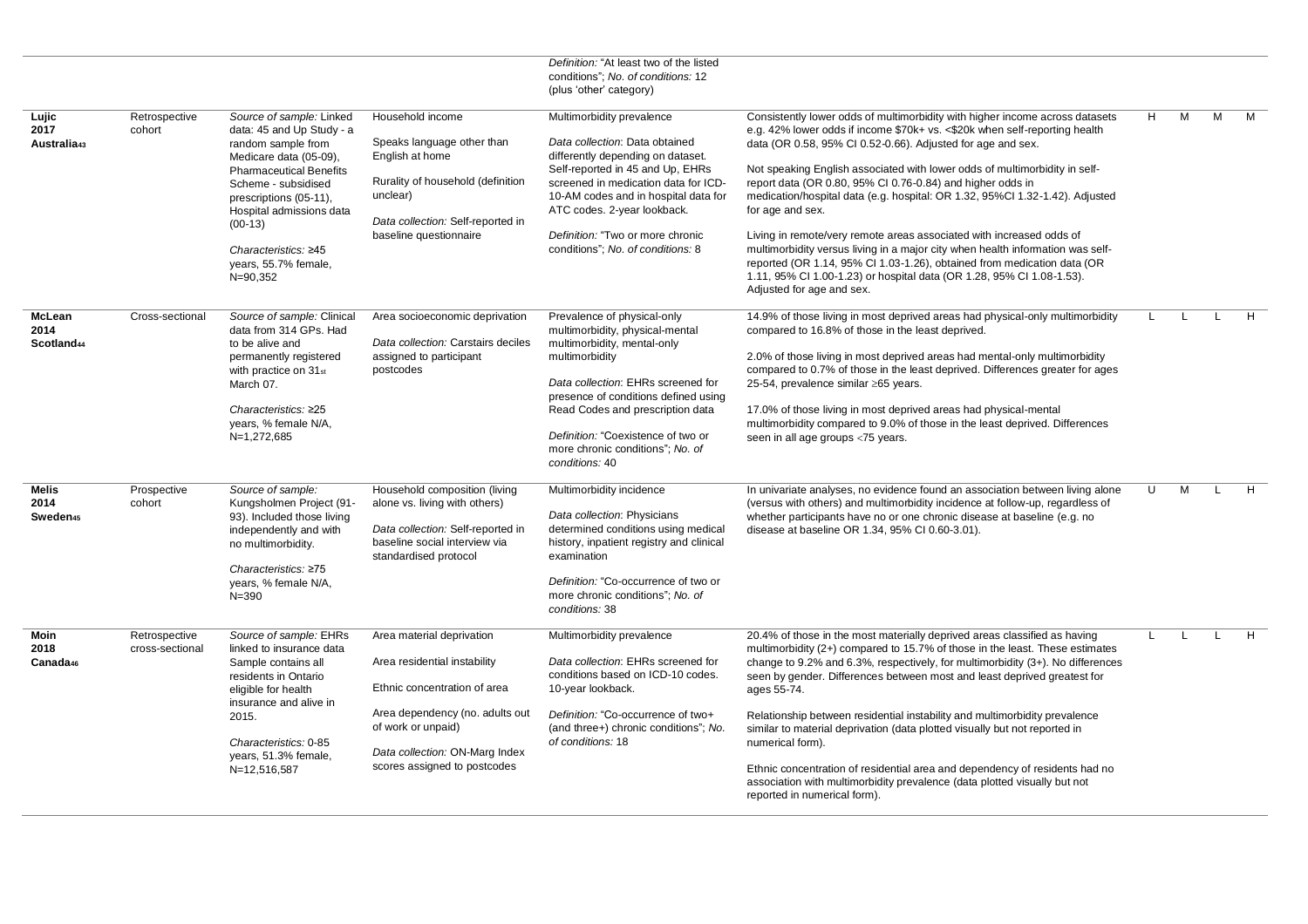| <b>Mounce</b><br>2018<br>England <sub>47</sub>                                 | Prospective<br>cohort                                                | Source of sample:<br>English Longitudinal<br>Study of Ageing. Included<br>participants in all 6 waves<br>from 02-03 to 12-13.<br>Characteristics: ≥50<br>years, 56.3% female,<br>$N=5,564$                                                                                                                                                                                                                                                                                                             | Household composition (living<br>alone vs. not)<br>Data collection: self-reported                                                                                                                                                                                                                                                                                                   | Multimorbidity incidence<br>Data collection: Self-reported<br>conditions. Ascertained at each<br>follow-up whether mental health<br>condition(s) in remission.<br>Definition: Two or more conditions;<br>No. of conditions: 15                                                                                                                                                                                                                                                       | Living alone at baseline (versus cohabits) was not found to be associated with<br>multimorbidity incidence after 11 years follow up (HR 0.93, 95% CI 0.71-1.21,<br>P=.580) and after adjusting for baseline age, sex, total wealth, educational<br>attainment, health behaviours, social detachment and locus of control.                                                                                                                                                                                                                                                                                                                                                                                                                                                                                                   | U                  | M                            | M |        |
|--------------------------------------------------------------------------------|----------------------------------------------------------------------|--------------------------------------------------------------------------------------------------------------------------------------------------------------------------------------------------------------------------------------------------------------------------------------------------------------------------------------------------------------------------------------------------------------------------------------------------------------------------------------------------------|-------------------------------------------------------------------------------------------------------------------------------------------------------------------------------------------------------------------------------------------------------------------------------------------------------------------------------------------------------------------------------------|--------------------------------------------------------------------------------------------------------------------------------------------------------------------------------------------------------------------------------------------------------------------------------------------------------------------------------------------------------------------------------------------------------------------------------------------------------------------------------------|-----------------------------------------------------------------------------------------------------------------------------------------------------------------------------------------------------------------------------------------------------------------------------------------------------------------------------------------------------------------------------------------------------------------------------------------------------------------------------------------------------------------------------------------------------------------------------------------------------------------------------------------------------------------------------------------------------------------------------------------------------------------------------------------------------------------------------|--------------------|------------------------------|---|--------|
| Neilsen<br>2017<br>Multi-country48                                             | Cross-sectional                                                      | Source of sample: Wave<br>5 of Survey on Health,<br>Ageing and Retirement in<br>Europe.<br>Characteristics: ≥50<br>years, 55.4% female,<br>N=63,842                                                                                                                                                                                                                                                                                                                                                    | Monthly household income<br>Data collection: Self-reported in<br>face-to-face interview                                                                                                                                                                                                                                                                                             | Multimorbidity prevalence<br>Data collection: Self-reported face-to-<br>face<br>Definition: "Coexistence of two or<br>more chronic conditions"; No. of<br>conditions: 12                                                                                                                                                                                                                                                                                                             | Participants with the lowest level of household income had 44% increased<br>odds of multimorbidity compared to those with the highest (OR 1.44, 95% CI<br>1.32-1.59, P<.05), after adjusting for age, sex, and education level.                                                                                                                                                                                                                                                                                                                                                                                                                                                                                                                                                                                             | U                  | H                            | M |        |
| Orueta<br>2013<br>Spain <sub>50</sub><br>Orueta<br>2013<br>Spain <sub>49</sub> | Retrospective<br>cross-sectional<br>Retrospective<br>cross-sectional | Source of sample: EHRs<br>from Population<br>Stratification Programme.<br>Included those covered<br>by health insurance on<br>31st Aug 11 and for 6<br>months in previous year.<br>Characteristics: $\geq 65$<br>years, 57.5% female,<br>N=452,698<br>Source of sample: EHRs<br>from Population<br>Stratification Programme.<br>Included those covered<br>by health insurance on<br>31st Aug 11 and for 6<br>months in previous year.<br>Characteristics: 0-75+<br>years, 50.9% female,<br>N=2,262,686 | Area socioeconomic deprivation<br>Data collection: Participants'<br>postcode assigned quintile of<br>deprivation index based on<br>census tract<br>Area socioeconomic inequality<br>Data collection: Participants'<br>postcode assigned quintile of<br>deprivation index based on<br>census tract. Concentration<br>index as the measure of<br>socioeconomic-related<br>inequality. | Prevalence of multimorbidity (any),<br>physical-mental, and physical only,<br>multimorbidity<br>Data collection: EHRs screened<br>using ACG classification system<br>Definition: "Co-occurrence of two or<br>more (or three or more) health<br>problems"; No. of conditions: 47<br>Prevalence of chronic diseases<br>Data collection: EHRs screened<br>using ACG classification system. 4-<br>year lookback.<br>Definition: "Number of chronic<br>conditions"; No. of conditions: 52 | 69.9% (69.6-70.3) of those in most deprived areas classified as having any<br>multimorbidity vs. 60.2% (59.9-60.5) of those in the least. Inequalities greater<br>for women and younger ages. Results similar if multimorbidity defined as 3 or<br>more health problems.<br>Living in the most deprived areas (vs. the least deprived) associated with<br>higher prevalence of physical-mental multimorbidity and physical<br>multimorbidity (78.1% vs. 71.8%, and 62.0% vs. 51.7%, respectively).<br>After controlling for age, individuals living in more deprived areas had<br>disproportionately more conditions than those living in the least deprived<br>areas. Degree of inequality increased with increasing number of conditions.<br>Inequality was greater for females than males for all numbers of conditions. | H.<br>$\mathbf{U}$ | $\mathbf{I}$<br>$\mathbf{I}$ |   | H<br>H |
| Orueta<br>2014<br>Spain <sub>51</sub>                                          | Retrospective<br>cross-sectional                                     | Source of sample: EHRs<br>from Population<br>Stratification Programme.<br>Included those covered<br>by health insurance on<br>31st Aug 11 and for 6<br>months in previous year.<br>Characteristics: 0-85+<br>years, 50.9% female,<br>N=2,262,698                                                                                                                                                                                                                                                       | Area socioeconomic deprivation<br>Method of data collection:<br>Participants' postcode assigned<br>quintile of deprivation index<br>based on census tract                                                                                                                                                                                                                           | Multimorbidity prevalence<br>Method of data collection: EHRs<br>screened for presence of conditions<br>using ACG classification system. 4-<br>year lookback period used.<br>Definition: "Coexistence of two or<br>more conditions in the same patient";<br>No. of conditions: 52                                                                                                                                                                                                     | 26.1% of those living in the most deprived areas classified as having<br>multimorbidity compared to 20.5% of those in the least deprived. Differences<br>greater for women than men (for women, 29.4% vs. 22.2% in most vs. least<br>deprived areas; for men equivalent crude %s are 22.7% vs. 18.7%).<br>Differences in prevalence as a function of area deprivation are negligible <34<br>years of age and most prominent between 55 and 79 years of age.                                                                                                                                                                                                                                                                                                                                                                 | $\mathbf{U}$       |                              |   | H      |
| <b>Prazeres</b><br>2015<br>Portugal <sub>52</sub>                              | Cross-sectional                                                      | Source of sample:<br>Enrolled GPs who invited<br>all adults attending<br>consultations to<br>participate in study during                                                                                                                                                                                                                                                                                                                                                                               | Perceived problems managing<br>monthly household income                                                                                                                                                                                                                                                                                                                             | Multimorbidity prevalence<br>Data collection: GPs recorded<br>conditions using own knowledge,                                                                                                                                                                                                                                                                                                                                                                                        | No association between problems managing income and multimorbidity when<br>defined as ≥two conditions (e.chances of multimorbidity for those self-reporting<br>"Some monthly income left over" vs. "Not enough monthly income to make<br>ends meet" were OR 0.8, 95% CI 0.5-1.1, P=0.182). Adjusted for age, sex,                                                                                                                                                                                                                                                                                                                                                                                                                                                                                                           | H.                 | M                            |   |        |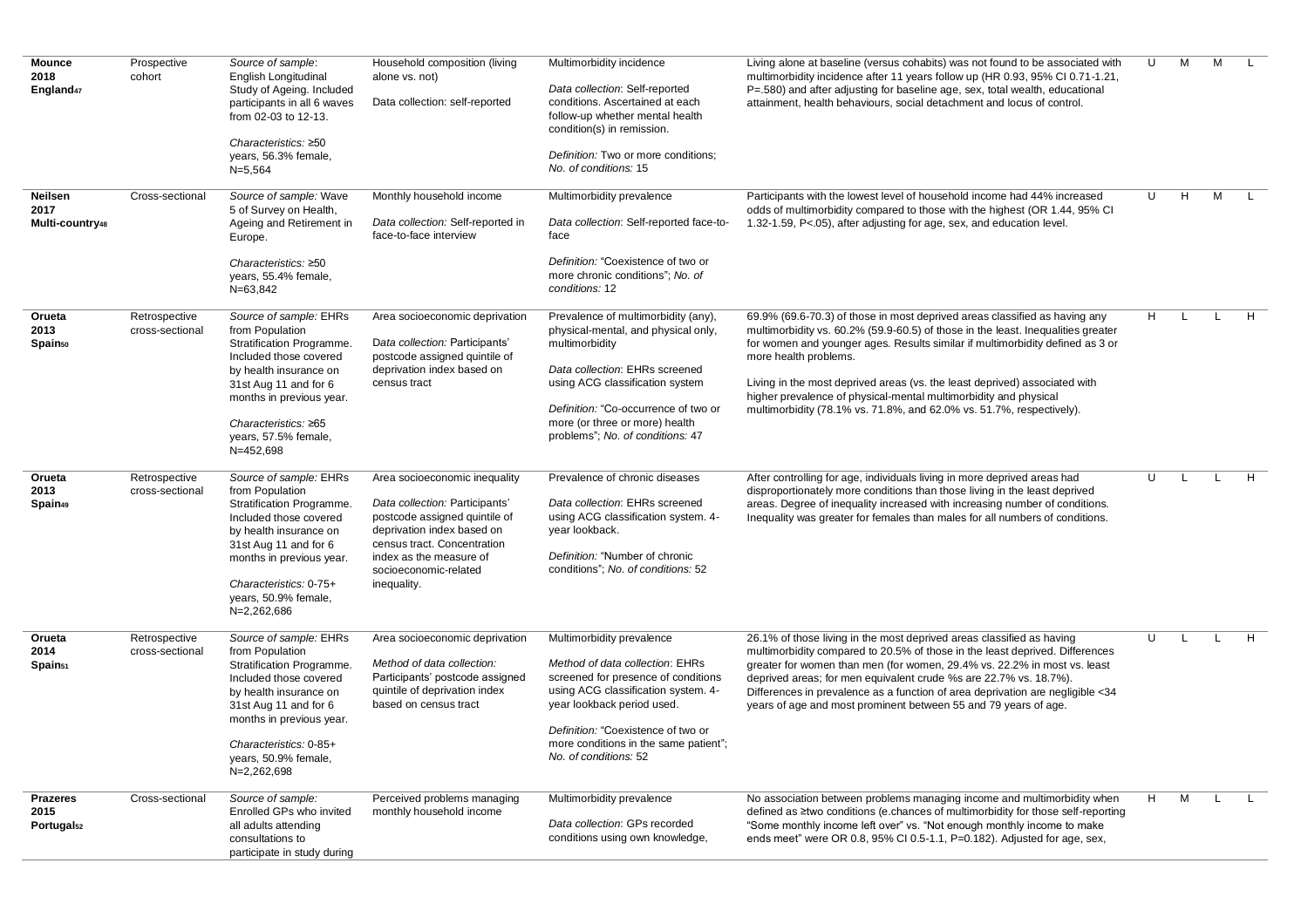|                        |                         | 3 days on 3 consecutive                                                                                         | Household composition (living as                                                | patient's self-report and medical                                                                                                                | marital status, education, professional status, residence area, living                                                                                                                                                                                                                                                       |              |              |   |   |
|------------------------|-------------------------|-----------------------------------------------------------------------------------------------------------------|---------------------------------------------------------------------------------|--------------------------------------------------------------------------------------------------------------------------------------------------|------------------------------------------------------------------------------------------------------------------------------------------------------------------------------------------------------------------------------------------------------------------------------------------------------------------------------|--------------|--------------|---|---|
|                        |                         | weeks.                                                                                                          | couple, with extended family,<br>alone or other inc. care home)                 | records                                                                                                                                          | arrangement. Data not reported for ≥three.                                                                                                                                                                                                                                                                                   |              |              |   |   |
|                        |                         | Characteristics: ≥18<br>years, 64.2% female,<br>$N=1,993$                                                       | Rurality of household (definition<br>unclear)                                   | Definition: "Presence of ≥two or<br>≥three chronic health problems"; No.<br>of conditions: 147 diagnostic clusters                               | No association found between household composition and multimorbidity in<br>multivariate analysis. E.g. vs. living alone, ORs (95% Cls, P values) for those<br>living as a couple were 1.4 (0.9-2.3 P=0.182 and 0.9 (0.6-1.5, P=0.778) when<br>multimorbidity defined as 2+ and 3+ conditions, respectively, in multivariate |              |              |   |   |
|                        |                         |                                                                                                                 | Data collection: Self-reported<br>using questionnaire                           |                                                                                                                                                  | analyses.                                                                                                                                                                                                                                                                                                                    |              |              |   |   |
|                        |                         |                                                                                                                 |                                                                                 |                                                                                                                                                  | In multivariate analysis, residing in rural areas versus urban not associated<br>with multimorbidity when defined as $\geq$ two (p=0.746) or $\geq$ three (p=0.157)<br>conditions in multivariate analyses.                                                                                                                  |              |              |   |   |
| <b>Roberts</b><br>2015 | Cross-sectional         | Source of sample:<br>Canadian Community                                                                         | Household income                                                                | Multimorbidity prevalence                                                                                                                        | Those in the lowest income quintile had over 4 times for odds of multimorbidity<br>than those in the highest (OR 4.4, 95% CI 3.6-5.5), after adjusting for age, sex,                                                                                                                                                         | H            | M            | H | M |
| Canada <sub>53</sub>   |                         | Health Survey 2011/12<br>Characteristics: ≥20<br>years, % female N/A,                                           | Highest level of education in<br>household<br>Rurality of household (definition | Data collection: Self-reported<br>conditions on questionnaire that were<br>"expected to last or have already<br>lasted 6 months or more and that | household education, Aboriginal status, activity level smoking, stress, blood<br>pressure and obesity. Difference remained across age categories, but reduced<br>for those 65+ (OR 2.5, 95% CI 1.8-3.5)                                                                                                                      |              |              |   |   |
|                        |                         | $N=105,416$                                                                                                     | unclear)<br>Data collection: Self-reported<br>income and education in           | have been diagnosed by a health<br>professional".<br>Definition: Two or more, and three or                                                       | Those living in households were no one completed high school had over 4<br>times odds of multimorbidity (OR 4.3, 95% CI 3.9-4.8), adjusting for same<br>variables.                                                                                                                                                           |              |              |   |   |
|                        |                         |                                                                                                                 | interview                                                                       | more, chronic diseases (3 or more<br>used in multivariable analyses); No.<br>of conditions: 9                                                    | Living in rural areas associated with 10% increase in multimorbidity odds (OR<br>1.1, 95% CI 1.0-1.3), adjusted for age and sex.                                                                                                                                                                                             |              |              |   |   |
| Ryan<br>2018           | Cross-sectional         | Source of sample: Linked<br><b>EHRs. Participants</b>                                                           | Area material deprivation                                                       | Multimorbidity prevalence                                                                                                                        | Age-sex standardised rate of multimorbidity 12.3% (12.1-12.5) for those living<br>in the most deprived urban areas and 10.3% (10.2-10.3) for those in the least                                                                                                                                                              | $\mathbf{L}$ | $\mathbf{I}$ |   | M |
| Canada <sub>54</sub>   |                         | required to be alive, have<br>had contact with health                                                           | Rurality of household (town<br>$<$ 10,000)                                      | Data collection: Presence determined<br>if recorded in cohort and/or EHRs                                                                        | deprived urban areas.                                                                                                                                                                                                                                                                                                        |              |              |   |   |
|                        |                         | service in 7 years and<br>have health insurance (on                                                             | Data collection: Quintiles of                                                   | screened for ICD-9 or ICD-10 codes                                                                                                               | Age-sex standardised rate of multimorbidity 11.0% (11.0-11.1) for those in<br>rural areas.                                                                                                                                                                                                                                   |              |              |   |   |
|                        |                         | $1st$ July 13)                                                                                                  | urban material deprivation-based<br>domain of ON-Marg index                     | Definition: "Presence of three or more<br>chronic conditions"; No. of conditions:                                                                |                                                                                                                                                                                                                                                                                                                              |              |              |   |   |
|                        |                         | Characteristics: 0-105<br>years, 50.9% female,<br>N=13,581,191                                                  | assigned to participants'<br>postcodes                                          | 17                                                                                                                                               |                                                                                                                                                                                                                                                                                                                              |              |              |   |   |
| Salisbury<br>2011      | Retrospective<br>cohort | Source of sample: GPRD<br>database linked to                                                                    | Area socioeconomic deprivation                                                  | Multimorbidity prevalence                                                                                                                        | Those in most deprived quintile for deprivation were more than twice as likely<br>to have multimorbidity as those in the least deprived quintile (OR 1.91, 95% CI)                                                                                                                                                           | U            | -L.          |   | M |
| England <sub>55</sub>  |                         | deprivation data. Included<br>if registered at one of                                                           | Data collection: Quintiles of<br>Townsend calculated using                      | Data collection: EHRs screened                                                                                                                   | 1.78-2.04) after adjusting for age and sex.                                                                                                                                                                                                                                                                                  |              |              |   |   |
|                        |                         | practices on 1st April 05.                                                                                      | census (01) data and assigned<br>to participants' postcodes                     | Definition: "More than one chronic<br>condition"; No. of conditions: 17 (plus                                                                    | Similar results found for ACG/EDC approach, although relationship less<br>marked and results not shown.                                                                                                                                                                                                                      |              |              |   |   |
|                        |                         | Characteristics: ≥18<br>years, % female N/A,<br>N=99,997                                                        |                                                                                 | ACG/EDC approach of 114 clusters)                                                                                                                |                                                                                                                                                                                                                                                                                                                              |              |              |   |   |
| Schäfer<br>2012        | Prospective<br>cohort   | Source of sample: EHRs<br>from 158 GP practices.                                                                | Monthly household income<br>(equivalised)                                       | Multimorbidity prevalence                                                                                                                        | Evidence that the number of conditions individuals have decreases by 0.27 (-<br>0.47 to -0.08) per unit on the logarithmic scale of income ( $p=0.005$ ; one step                                                                                                                                                            | H            | M            | L | U |
| Germany60              |                         | Included regular patients<br>with 3 or more chronic<br>conditions only. Exclusion<br>criteria inc. unable to be | Household tenure (owner vs.<br>not)                                             | Data collection: EHRs screened for<br>diagnoses and open questions in<br>baseline GP interviews ("Which<br>additional diagnoses does that        | on scale equates to one of following steps: €400 to €1,100 to €3,000 to €8,100<br>net income per month). Adjusted for age, gender, marital status, job autonomy,<br>household composition and tenure.                                                                                                                        |              |              |   |   |
|                        |                         | interviewed, nursing<br>home resident and had                                                                   | Household composition (living at<br>home alone, with spouse, with               | patient have?").                                                                                                                                 | In multivariate analyse, no evidence number of chronic conditions differs with<br>homeownership (vs. not homeowner) (-0.13 conditions, 95% CI -0.30-0.05,                                                                                                                                                                    |              |              |   |   |
|                        |                         | severe illness probably<br>lethal in three months.                                                              | family members/others, living in<br>assisted living/retirement home)            | Definition: Number of chronic<br>conditions; No. of conditions: 29                                                                               | P=0.148) or different types of household composition (e.g. living at home with                                                                                                                                                                                                                                               |              |              |   |   |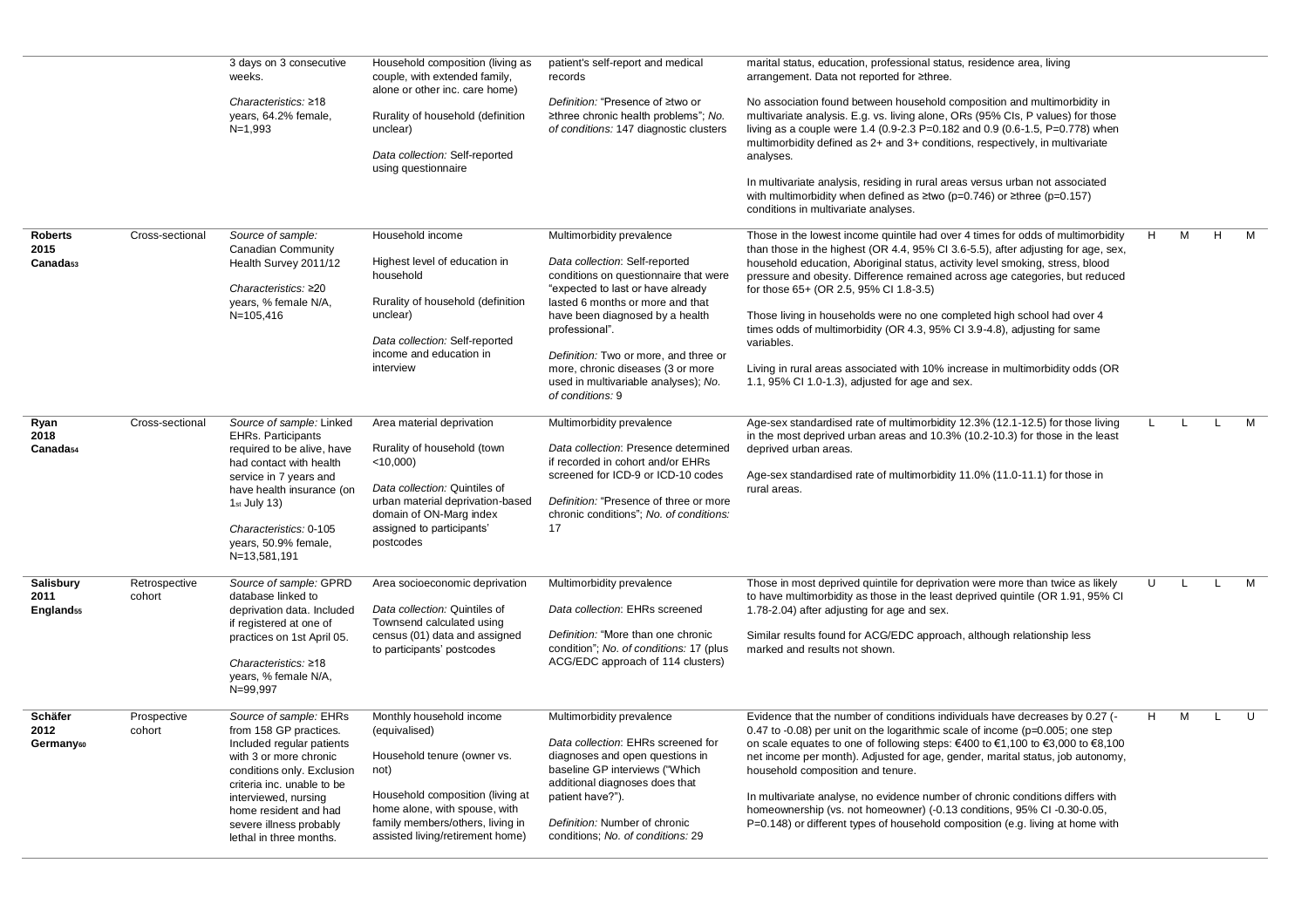|                                                 |                                  | Characteristics: 65-84<br>years, 59.3% female,<br>$N = 3.189$                                                                                                                                                                                                                               | Data collection: Self-reported via<br>questionnaire. Income weighted<br>for no. and age of residents.                                                                                                                                     |                                                                                                                                                                                                                                                                                                              | spouse vs. living alone associated with -0.10 conditions, 95% CI -0.42-0.23,<br>$P=0.562$ ).                                                                                                                                                                                                                                                                                                                                                                                                |    |              |              |              |
|-------------------------------------------------|----------------------------------|---------------------------------------------------------------------------------------------------------------------------------------------------------------------------------------------------------------------------------------------------------------------------------------------|-------------------------------------------------------------------------------------------------------------------------------------------------------------------------------------------------------------------------------------------|--------------------------------------------------------------------------------------------------------------------------------------------------------------------------------------------------------------------------------------------------------------------------------------------------------------|---------------------------------------------------------------------------------------------------------------------------------------------------------------------------------------------------------------------------------------------------------------------------------------------------------------------------------------------------------------------------------------------------------------------------------------------------------------------------------------------|----|--------------|--------------|--------------|
| <b>Sinnott</b><br>2015<br>Ireland <sub>56</sub> | Retrospective<br>cross-sectional | Source of sample:<br>Baseline data from<br>Mitchelstown cohort<br>(patients from single GP).<br>Characteristics: 50-69<br>years, 51% female,<br>$N = 2,047$                                                                                                                                 | Household dysfunction<br>Data collection: Self-reported<br>during interview using ACE<br>questionnaire                                                                                                                                    | Multimorbidity prevalence,<br>prevalence of psychiatric disease<br>with multimorbidity<br>Data collection: Self-reported in<br>questionnaire<br>Definition: "Two or more chronic<br>diseases"; No. of conditions: 20                                                                                         | Higher odds of multimorbidity found for those reporting history of household<br>dysfunction in childhood compared to those not after adjustment for age,<br>gender, education, income, behaviour factors, depression and anxiety scores<br>(OR 1.4, 95% CI 1.1-1.7, P<.05).<br>Higher odds of psychiatric disease in those with multimorbidity for those<br>reporting household dysfunction in childhood compared to those not, after<br>adjusting for same variables (OR 1.6, no 95% Cls). | H  | M            | M            | $\mathbf{L}$ |
| <b>Stanley</b><br>2018<br><b>New Zealandsz</b>  | Cross-sectional                  | Source of sample: EHRs<br>(covering all publicly<br>funded hospital<br>discharges, and some<br>private, and community-<br>dispensed prescriptions).<br>Included individuals with<br>health insurance (Jan<br>$2014$ ).<br>Characteristics: $\geq 18$<br>years, 51.8% female,<br>N=3,489,747 | Area socioeconomic deprivation<br>Data collection: Quintiles of<br>NZDep index (2013) based on<br>NZ census and tagged to<br>participants addresses                                                                                       | Multimorbidity prevalence<br>Data collection: EHRs screened for<br>conditions. 5-year lookback for<br>hospital data and 1 year for<br>pharmaceutical<br>Definition: "At least two conditions<br>from two different condition lists"; No.<br>of conditions: 61 in hospital data, 30<br>in pharmaceutical data | Multimorbidity was more common among those in higher socioeconomic<br>deprivation areas, with age and sex standardised prevalence based on<br>hospital diagnoses rising from 5.8% (least deprived quintile) to 10.8% (most<br>deprived quintile); and for pharmaceutical-based definitions from 25.1% (least<br>deprived) to 30.9% (most deprived). Difference in prevalence with levels of<br>deprivation greater for those aged 35-74 years old.                                          | L  | L            | $\mathbf{L}$ | M            |
| <b>Stokes</b><br>2018<br><b>New Zealand67</b>   | Cross-sectional                  | Source of sample: EHRs<br>of Maori and Pacific<br>patients at a large urban<br>GP in an island of NZ<br>Characteristics: $\geq 35$<br>years, % female N/A,<br>$N = 232$                                                                                                                     | Area socioeconomic deprivation<br>Data collection: Quintiles of<br>NZDep index tagged to<br>participants addresses                                                                                                                        | Multimorbidity prevalence<br>Data collection: EHRs screened for<br>conditions<br>Definition: "Presence of two of more<br>morbidities in one patient"; No. of<br>conditions: 31                                                                                                                               | 61.4% of those in areas with highest level of deprivation were classified as<br>having multimorbidity compared to 47.2% of those living in the least deprived<br>areas. Difference in raw percentages of multimorbidity prevalence in most<br>versus least deprived areas greater for Pacific patients than Maori patients -<br>Pacific: 65.0% (40.8-84.6) in most deprived and 44.4% (13.7-78.8) in least,<br>Maori: 59.5% (42.1-75.3) in most and 48.5% (28.7-68.0) in least.             | H. | $\mathsf{L}$ | $\mathbf{L}$ | H            |
| Tomasdottir<br>2016<br>Norway <sub>58</sub>     | Prospective<br>cohort            | Source of sample:<br>Second and third waves -<br>95-97 and 06-08 - of the<br>Nord-Trondelag Health<br>Study. 11 years follow-up.<br>Characteristics: 20-59<br>years, 53.7% female,<br>$N = 20,365$                                                                                          | Distrusting neighbours<br>Data collection: Self-reported<br>using questionnaire, asked to<br>rate agreement with "Answer<br>with regard to your environment<br>i.e. neighbourhood/group of<br>farms: One cannot trust each<br>other here" | Multimorbidity prevalence<br>Data collection: Self-reporting in face-<br>to-face interview and clinical<br>examination<br>Definition: "Two or more coinciding<br>chronic diseases coinciding within the<br>same individual"; No. of conditions:<br>17                                                        | After adjustment for age, gender, smoking, physical activity, education and<br>current depressive symptoms, no evidence of an association between<br>distrusting neighbours at baseline and risk of developing multimorbidity within<br>11 years. RR for those who "strongly agree" with statement 1.13 (95% CI 0.98-<br>1.32) compared to those who "strongly disagree".                                                                                                                   | H. | H            | M            | $\mathbf{L}$ |
| <b>Tucker-Seeley</b><br>2011<br>USA71           | Retrospective<br>cohort          | Source of sample: 2004<br>wave of The Health and<br>Retirement Study, linked<br>to records of lifetime<br>earnings.<br>Characteristics: 50-75+<br>years, 53.6% female,<br>$N=7,305$                                                                                                         | Childhood financial hardship<br>Data collection: Self-reported in<br>interview, asked "While you were<br>growing up, before age 16, did<br>financial difficulties ever cause<br>you or your family to move to a<br>different place?"      | Multimorbidity prevalence<br>Data collection: Asked if a doctor had<br>ever told them if they have one of the<br>diseases<br>Definition: "Count of chronic<br>conditions": No. of conditions: 6                                                                                                              | In the unadjusted model, the expected number of chronic conditions for those<br>reporting childhood financial hardship was 1.11 (95% CI 1.04-1.19) times that<br>of those not reporting childhood financial hardship. After adjustment for age,<br>gender, race and educational attainment, this estimated number of chronic<br>conditions reduced to 1.08 (95% CI 1.02-1.14) times greater for those<br>reporting childhood financial hardships versus those not.                          | U  | H            | H            | $\mathbf{L}$ |